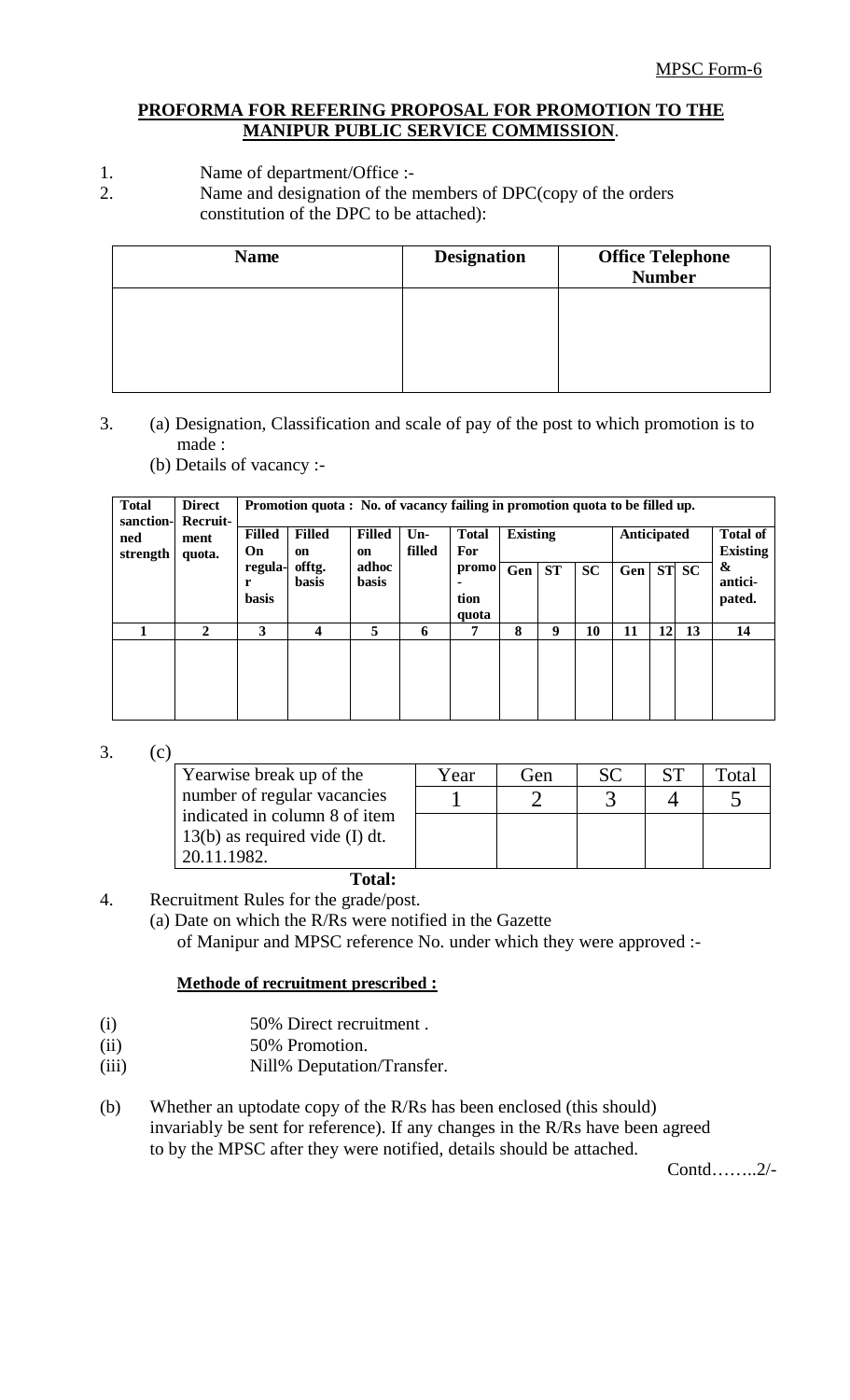1. Grade or post from which promotion is to be made :-

| Designation | Classification | Scale of pay | Recruitment prescribed<br>for eligibility for<br>promotion. |
|-------------|----------------|--------------|-------------------------------------------------------------|
|             |                |              |                                                             |
|             |                |              |                                                             |

- 6. MPSC reference No. under which promotions to the grade/post were last considered.
- 7. Seniority list:-
	- (a)Whether a seniority list as in the prescribed proforma (Enclosure-I) has been enclosed.
	- (b)Whether all eligibility officers, including those on deputation, etc. are included.
	- (c)Whether the list, before finalization was circulated to all concerned.
	- (d)Whether there are any officers whose seniority has not been finalized. If so, give details.
	- (e)Whether seniority list (Enclosure-I) has been duly authenticated by an officer not below the rank of Under Secretary to the Government of Manipur.
	- (f)Whether the list has undergone any changes since it was placed before the DPC. If so, give details in Enclosure-II.
	- (g) (i)Whether there are any SC/ST officers in the list. If so, Please give classification in the Remarks Column and furnish a separate seniority lists(s) in respect of SC and (b) in respect of ST.
		- (ii)According, to 100 point Roster what should be the number of ST/SC.
	- (h)A Certificate to the effect that no eligible officer has been left out in the seniority list should be furnished.

Contd……..3/-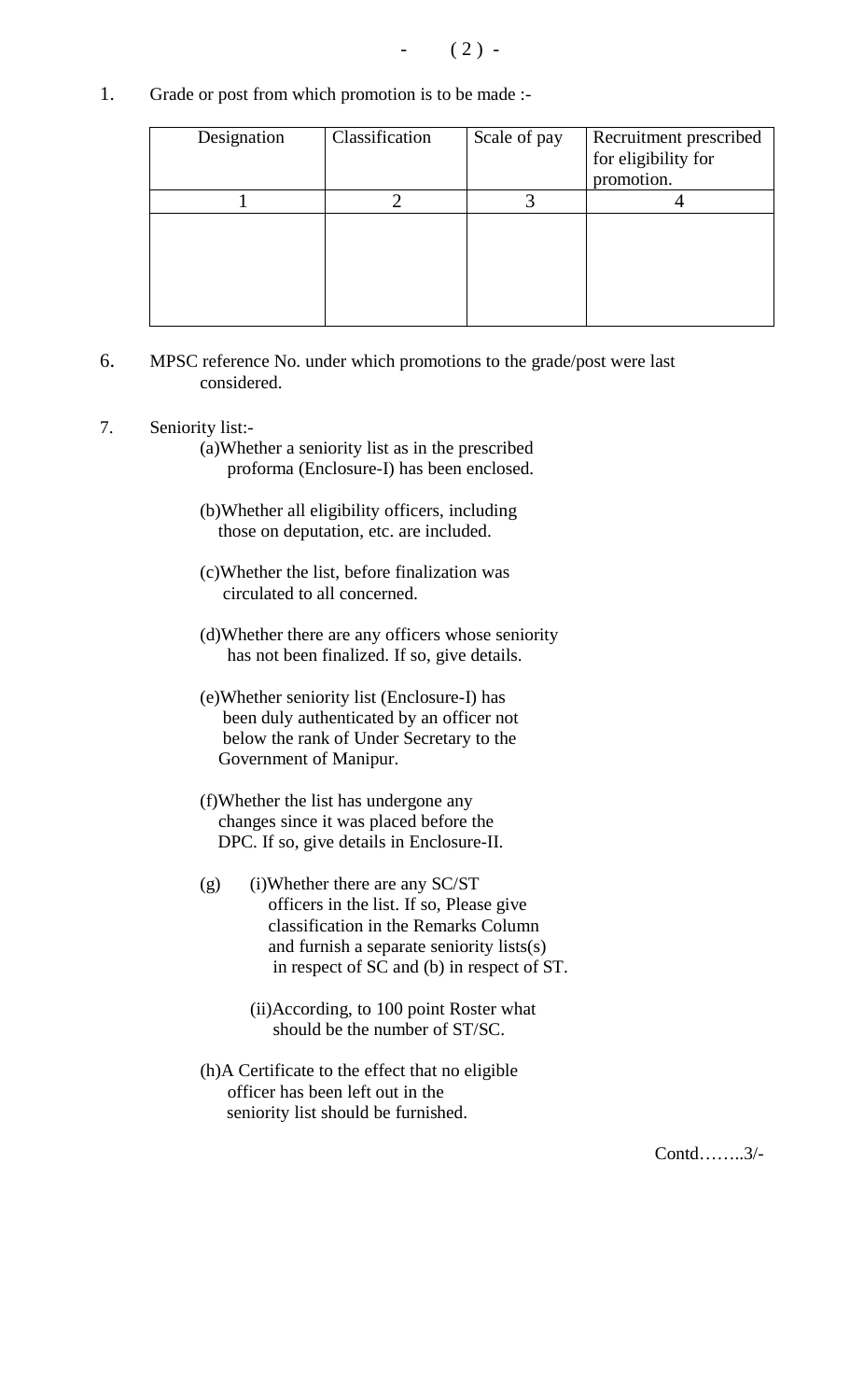7. (i)The eligibility list showing separately officers who are eligible for different years for the select list is to be prepared should be shown up and enclosed. The eligibility list for past years should be drawn up on the  $31<sup>st</sup>$  March of the year for which the panel is drawn. In cases where there are more than one feeder grade for which no specific quotas have been earmarked, a common eligibility list should be forwarded.

#### 8. Character Rolls :

Complete upto date character rolls of all the eligible officers are required.

- (a) Whether a list (in duplicate ) has been attached showing the name of officers whose character rolls are enclosed with this reference.
- (b) Are the character rolls complete and uptodate? (Character rolls should be sent only after they have been completed).
- (c) Whether character rolls of all eligible officers for the last proceeding 5(five) years relating to the year of vacancies are enclosed with reference to item No.  $3$  (c) and  $7$  (a) above.
- 9. Integrity Certificate :- Whether information about integrity of all eligible officers has been given in the prescribed form (Enclosure-III to MPSC Form -6 )?
- 10. Self contained note for the D.P.C. Whether a self contained Not for DPC. Explaining the proposal for promotion has been enclosed.

\*Signature

Date\_\_\_\_\_\_\_\_\_\_\_\_\_\_\_\_ Designation.

 <sup>\*</sup> To be signed by an officer of or above the rank of Under Secretary and also all enclosures are to be authenticated by the concerned officer.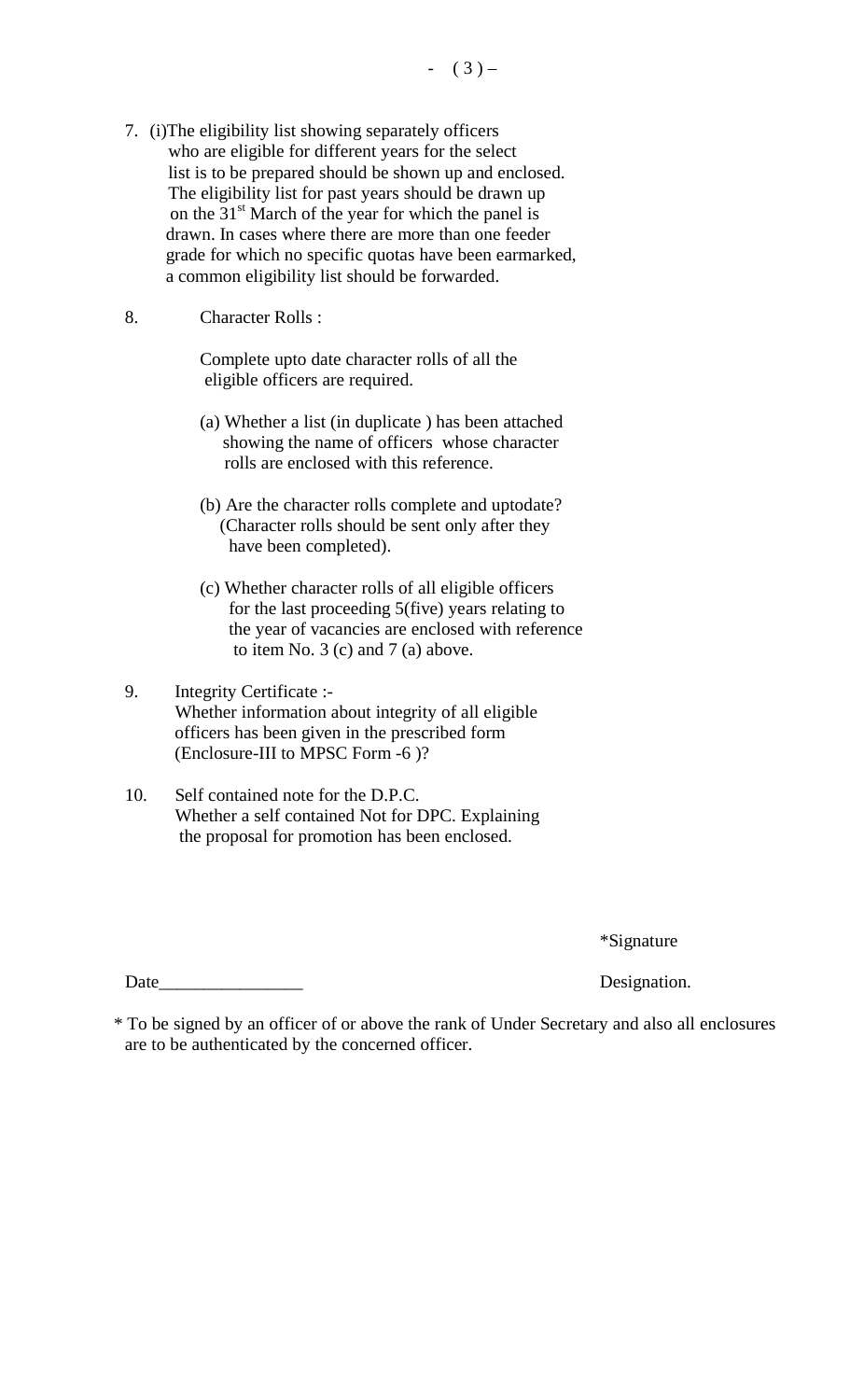| Sl. No.      | Name of the<br>officer | Date of birth  | Date of regular<br>appointment to<br>the grade | MPSC ref. in<br>which<br>recommended<br>approved | Post held<br>substantively | Remarks        |
|--------------|------------------------|----------------|------------------------------------------------|--------------------------------------------------|----------------------------|----------------|
| $\mathbf{1}$ | $\overline{2}$         | $\mathfrak{Z}$ | $\overline{4}$                                 | $\overline{5}$                                   | 6                          | $\overline{7}$ |
|              |                        |                |                                                |                                                  |                            |                |
|              |                        |                |                                                |                                                  |                            |                |
|              |                        |                |                                                |                                                  |                            |                |
|              |                        |                |                                                |                                                  |                            |                |
|              |                        |                |                                                |                                                  |                            |                |
|              |                        |                |                                                |                                                  |                            |                |
|              |                        |                |                                                |                                                  |                            |                |
|              |                        |                |                                                |                                                  |                            |                |
|              |                        |                |                                                |                                                  |                            |                |
|              |                        |                |                                                |                                                  |                            |                |
|              |                        |                |                                                |                                                  |                            |                |
|              |                        |                |                                                |                                                  |                            |                |
|              |                        |                |                                                |                                                  |                            |                |
|              |                        |                |                                                |                                                  |                            |                |
|              |                        |                |                                                |                                                  |                            |                |
|              |                        |                |                                                |                                                  |                            |                |
|              |                        |                |                                                |                                                  |                            |                |
|              |                        |                |                                                |                                                  |                            |                |

## Vide Item 7(a) of the D.P.C. Proforma MPSC Form- 6 Seniority list of officers in the grade\_\_\_\_\_\_\_\_\_\_\_\_\_\_\_\_\_\_as on\_\_\_\_\_\_\_\_\_\_\_\_\_\_\_\_\_.

Certified that :

(a) the officer(s) whose name (s) is/are given above was/were recruited/promoted to the grade on a regular basis.

(b) the officer(s) whose name(s) is/are given above is/are eligible for promotion.

(c) no eligible officer has been left out while preparing the above seniority list.

Date\_\_\_\_\_\_\_\_\_\_\_\_\_\_\_\_\_\_\_ \*Signature\_\_\_\_\_\_\_\_\_\_\_\_\_\_\_\_\_\_\_\_\_\_\_\_

Designation\_\_\_\_\_\_\_\_\_\_\_\_\_\_\_\_\_\_\_\_\_\_\_

\* To be signed by an officer or above the rank of Under Secretary.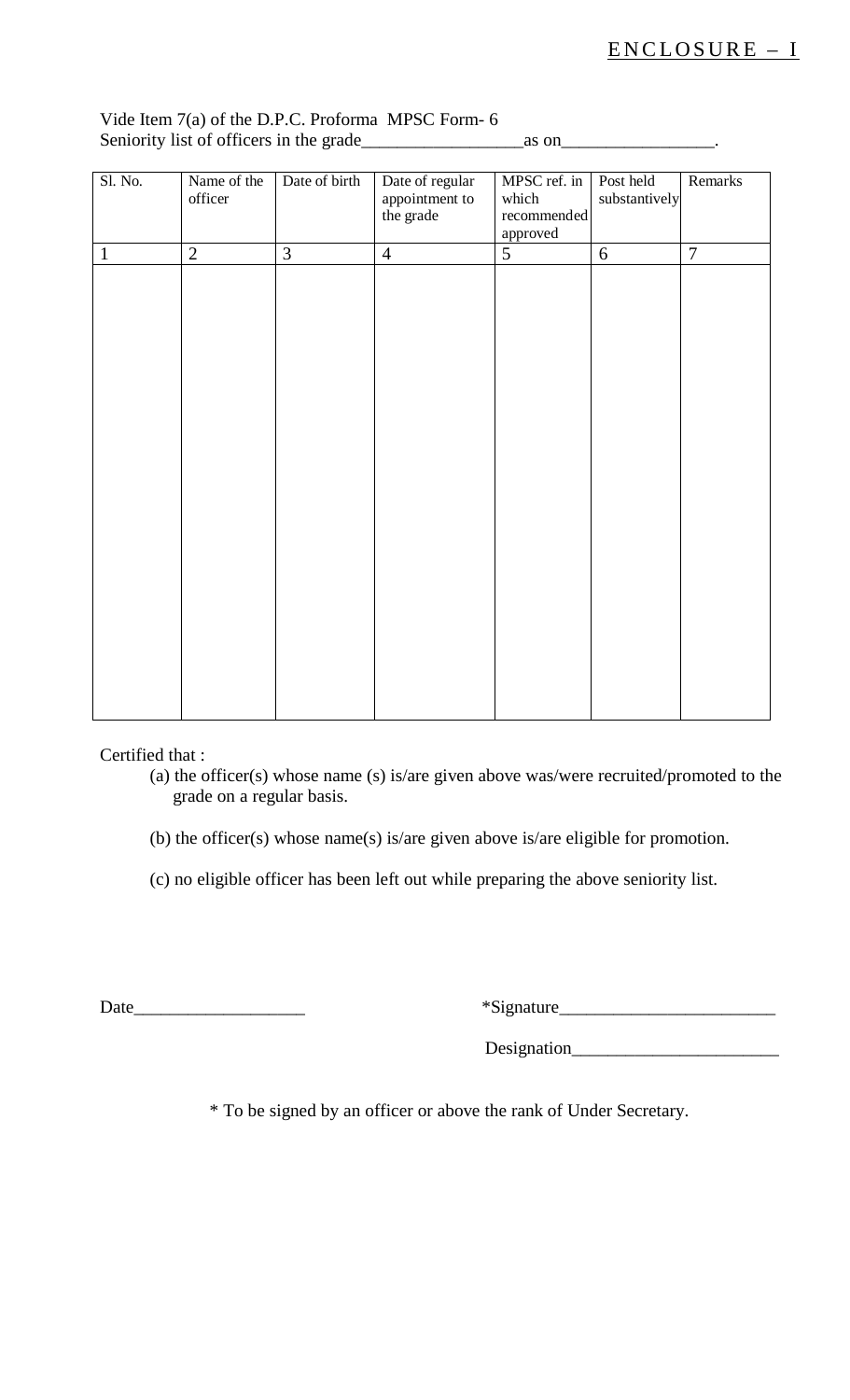## Vide Item 7(f) of the D.P.C. Proforma MPSC Form- 6 Particulars of changes in the Seniority list.

| 1                                              | $\overline{2}$      |
|------------------------------------------------|---------------------|
| (i) Name of the officers which were            |                     |
| including in the last seniority list but have  | Reason of deletion. |
| been deleted in the present seniority list.    |                     |
|                                                |                     |
| (ii) Name of the officers added in the present | Remarks             |
| seniority list.                                |                     |
|                                                |                     |

Date\_\_\_\_\_\_\_\_\_\_\_\_\_\_\_\_\_\_\_ \*Signature\_\_\_\_\_\_\_\_\_\_\_\_\_\_\_\_\_\_\_\_\_\_\_\_

Designation\_\_\_\_\_\_\_\_\_\_\_\_\_\_\_\_\_\_\_\_\_\_\_

\* To be signed by the Head of Department.